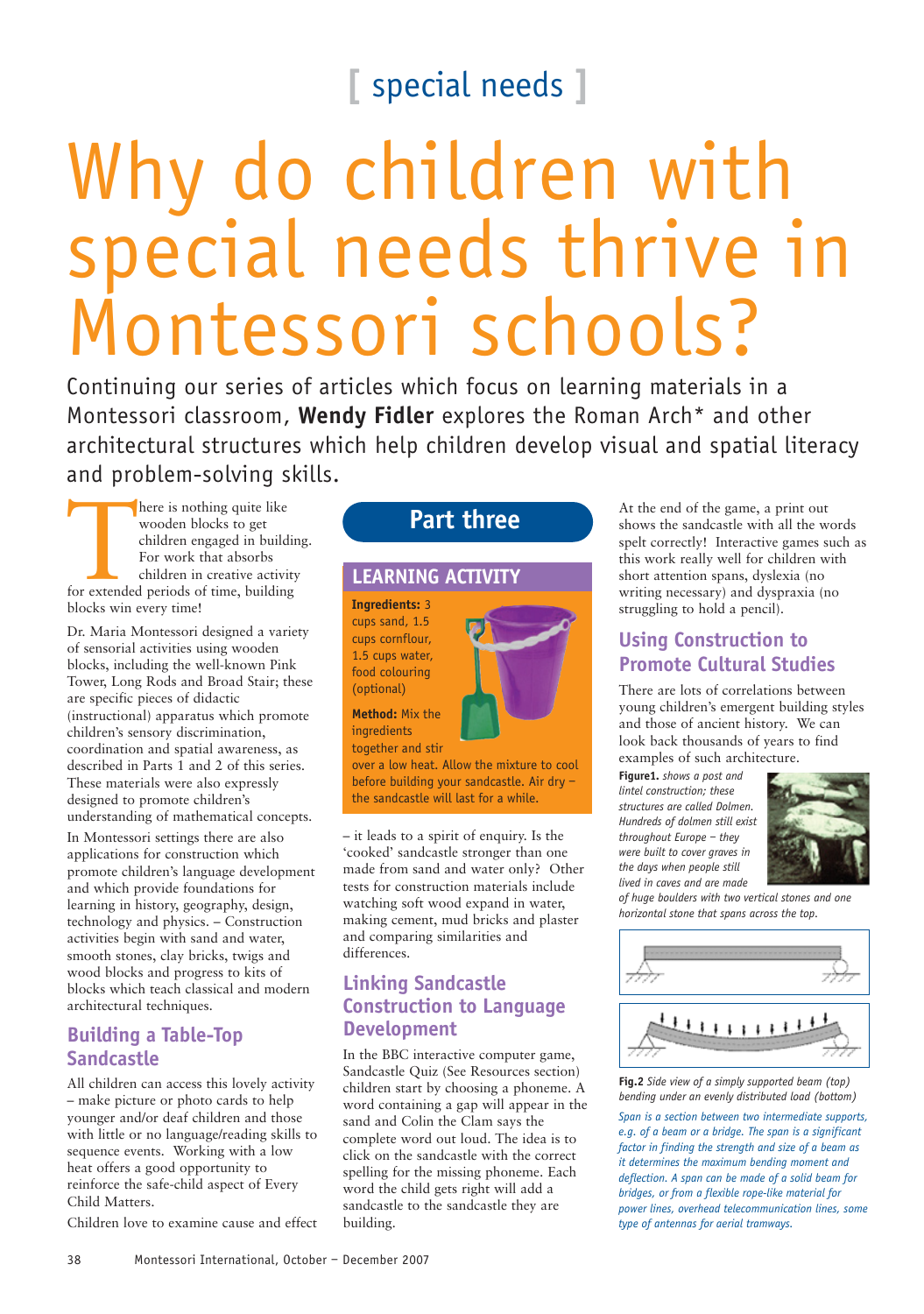#### **How do Construction activities help Children with Special Needs?**

Children love to use long and unusual words, such as the names of dinosaurs and the historical eras of the Montessori time lines. By using correct terminology, such as 'span', 'arch' or 'cantilever' to describe what they are building, we are giving all children the means of communicating through words and constructions their growing understanding of concepts of weight, forces and balance.

#### **LEARNING ACTIVITY**

**Can you make a post and lintel construction with only your hands and a pencil or straw?**

**Can you spot post and lintel constructions in modern buildings?**

In true Montessori multi-sensory fashion children are hearing, saying and working on practical activities for each concept. This inclusive method promotes learning for all children, whatever their preferred learning styles.

Imagination, as Montessori taught us, is a wonderful tool but cannot be created out of nothing. Children with learning difficulties often have problems with imagination and perception – whereas, often as not, they are skilled in lateral and philosophical thinking, reasoning and creativity. A teenager recently asked me, 'How do I know that what you see as blue is the same as what I see as blue?'

Children with Learning Differences and Difficulties – (LDD is now the designation for children with special needs but without a Statement of Special Educational Needs) - often run rings around other children when it comes to 'thinking out of the box', artwork, poetry or using materials in innovative ways. This is why reasoning games such as 'Sudoku' are so popular with people who do not succeed with traditional IQ type tests and crosswords – because Sudokus do not depend on reading, spelling or mathematics skills to solve them. Creative imagination is directly related to the quality of sensorial experience in the

#### **LEARNING ACTIVITY**

**Can you make a span using two chairs and a piece of string? What else could you use?**

**Did you know that the longest span in the world stretches for 2303 metres? See the Resources section to find out where it is!**

real world. As children progress through Montessori Sensorial and construction activities they develop a rich imagination which helps them 'imagine' or picture a solution to problem/puzzle solving.

Greater and varied experiences of purposeful activity and problem solving lead to more useful, creative and effective imaginations – thus we see all the time that children who are good with their hands are effective problem solvers.

# **The Roman Arch**

**Background:** An arch is a curved structure capable of spanning a space while supporting significant weight (e.g. a doorway in a stone wall). The arch appeared in Mesopotamia, Indus Valley civilization, Egypt, Assyria, Etruria, and later refined in Ancient Rome. The arch became an important technique in cathedral building and is still used today in some modern structures such as bridges.

**Fig. 3**

*The Roman Arch is semicircular, and built from an odd number of wedgeshaped arch bricks called voussoirs. The capstone or keystone is the topmost stone in the arch; this locks the other stones into position.*



**Key to bricks in a masonry arch:**

*1.Keystone 2.Voussoir 3.Extrados 4.Impost 5.Intrados 6.Rise 7.Clear span 8.Abutment*

The Roman Arch is based on a traditional semi-circular arch. It is built from wedge-shaped 'arch bricks' which are supported during construction by a framework 'form' until the uppermost arch brick is fitted in place.

Many Montessori schools limit their use of architectural construction kits to the Roman Arch, but there are other applications including domes and cupolas and even a Coliseum and Mayan and Egyptian Pyramids. (See Resources Section)

# **How does the Roman Arch help children with special needs?**

Building in three dimensions opens children's eyes and minds to the styles of buildings we see in magazines, books, and in real life; and it helps bring history to life. Without this hands-on experience children who struggle to 'imagine' concepts would have difficulty grasping these concepts. After building the arch and removing the framework 'form' children can take turns pressing straight down on the keystone with their full



*Hand and eye coordination and problem solving using the Roman Arch.*

force. It's amazing how much weight a small block structure can stand. The arch does not collapse but instead 'gives' just enough so the children can see how the force is distributed out and down.

Children can be challenged to build an opening with the same span using the same blocks without making the arch. They will not succeed – this consolidates their understanding of the importance of the arch in Roman architecture and in buildings today. Armed with this understanding they are better able to 'imagine' the uses the Romans applied to the arch including the barrel vault, groin arch, and the dome.

#### **Teaching Note:**

If getting the angled blocks in the right order is a little tricky for younger children pencilling numbers that match the diagram should solve that problem.

## **Summary**

Working with open-ended natural construction materials such as sand and water helps children develop visual discrimination, hand and eye control, vocabulary extension and concepts which underpin later learning.

The Roman Arch and other architectural kits build on children's early learning and give practice in the beginning, reasoning and ending of an activity. In the same way that children learn the exact techniques for practical life skills of woodworking, gardening or playing a musical instrument, they learn the techniques for construction; this facilitates creativity, independence and innovation. Through the repeated use and experimentation with these materials children learn to follow through an idea, a cycle of activity, solve problems and bring their bodies (especially their hands) under control. This is the foundation for the creativity of a professional – be it an artist, composer or architect.

#### **See Resources on following page**